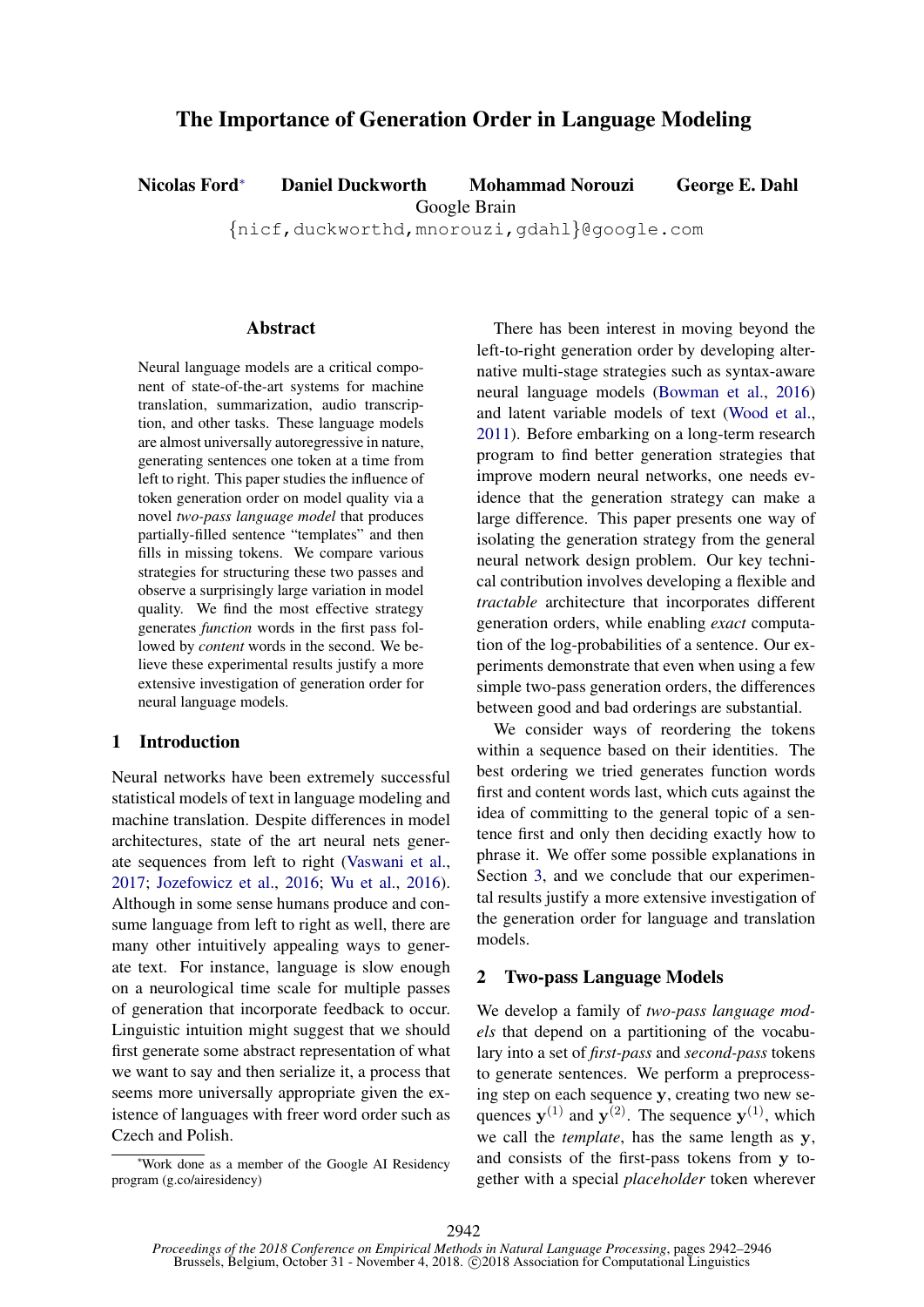| sentence                | common first                                                                              | rare first                                                                    | function first                                                                                                                                                                                                                                                                                                                                                                                                                                                                  | content first                                                     | odd first                                                                                       |
|-------------------------|-------------------------------------------------------------------------------------------|-------------------------------------------------------------------------------|---------------------------------------------------------------------------------------------------------------------------------------------------------------------------------------------------------------------------------------------------------------------------------------------------------------------------------------------------------------------------------------------------------------------------------------------------------------------------------|-------------------------------------------------------------------|-------------------------------------------------------------------------------------------------|
| " all you need to do    | " all you _ to _ if you                                                                   | $   \neq$ need $-$ do $-$                                                     | " all you _ to _ if you                                                                                                                                                                                                                                                                                                                                                                                                                                                         | $   \neq$ need $-$ do $ -$                                        | " all you need $\overline{\phantom{a}}$ $\overline{\phantom{a}}$                                |
| if you want the na-     | $-$ the $-$ 's $ -$ on $-$                                                                | $\sim$ want $\sim$ nation $\sim$                                              | $-$ the $-$ 's $ -$ on your                                                                                                                                                                                                                                                                                                                                                                                                                                                     | want $\equiv$ nation $\equiv$ press                               | $\sim$ you $\sim$ the nation 's                                                                 |
| tion 's press camped    | $\equiv$ is to $\equiv$ you $\equiv$ had a                                                | press camped __ your                                                          | $-$ is to $-$ you $  a$ $-$                                                                                                                                                                                                                                                                                                                                                                                                                                                     | camped $\equiv$ $\equiv$ doorstep                                 | press camped on your                                                                            |
| on your doorstep is to  | [UNK] in $-$ , " he $-$                                                                   | $doorstep$ $\ldots$ say $\ldots$                                              | in $-$ , " he $ -$ in his                                                                                                                                                                                                                                                                                                                                                                                                                                                       | $\sim$ $\sim$ say $\sim$ once had $\sim$                          | $d$ oorstep $\overline{-}$ $\overline{-}$ say you                                               |
| say you once had a      | in his $\ldots$ [EOS]                                                                     | once $\frac{1}{2}$ $\frac{1}{2}$ $\frac{1}{2}$ $\frac{1947}{2}$ $\frac{1}{2}$ | $\ldots$ [EOS]                                                                                                                                                                                                                                                                                                                                                                                                                                                                  | $[UNK] = 1947 - -$                                                | once had $\sim$ $\sim$ $\sim$ $\sim$ $\sim$                                                     |
| [UNK] in $1947$ , "     |                                                                                           | $\equiv$ $\equiv$ noted memorably                                             |                                                                                                                                                                                                                                                                                                                                                                                                                                                                                 | noted memorably $\overline{\phantom{a}}$ $\overline{\phantom{a}}$ | $"$ = noted = = his = .                                                                         |
| he noted memorably in   |                                                                                           | $ -$ diary $-$ [EOS]                                                          |                                                                                                                                                                                                                                                                                                                                                                                                                                                                                 | diary $_{-}$ [EOS]                                                | [EOS]                                                                                           |
| his diary. [EOS]        |                                                                                           |                                                                               |                                                                                                                                                                                                                                                                                                                                                                                                                                                                                 |                                                                   |                                                                                                 |
| the team announced      | the $\sim$ $\sim$ $\sim$ that the $\sim$ .                                                | team announced<br>$\sim$                                                      | the $\sim$ $\sim$ $\sim$ that the                                                                                                                                                                                                                                                                                                                                                                                                                                               | team announced                                                    | the team announced __                                                                           |
| thursday that the 6-    | [UNK] $\equiv$ will $\equiv$ in $\equiv$                                                  | thursday $\overline{a}$ = $\overline{a}$ = 6-foot-1                           |                                                                                                                                                                                                                                                                                                                                                                                                                                                                                 | thursday $\qquad$ = $-$ 6-foot-1                                  | $\mu$ the 6-foot-1 $\mu$ $\mu$                                                                  |
| foot-1, [UNK] starter   | $-$ the $  \cdot$ [EOS]                                                                   | $\equiv$ $\equiv$ starter $\equiv$ remain                                     | $\equiv$ through the $\equiv$ $\equiv$ $\equiv$                                                                                                                                                                                                                                                                                                                                                                                                                                 | $\lrcorner$ [UNK] starter $\lrcorner$                             | $\equiv$ will remain $\equiv$ $\equiv$                                                          |
| will remain in detroit  |                                                                                           | $-$ detroit through $-$                                                       | [EOS]                                                                                                                                                                                                                                                                                                                                                                                                                                                                           | remain $\Box$ detroit $\Box$                                      | through the $2013$ $-$ .                                                                        |
| through the 2013 sea-   |                                                                                           | $2013$ season $\lfloor$ [EOS]                                                 |                                                                                                                                                                                                                                                                                                                                                                                                                                                                                 | $2013$ season $\qquad$ [EOS]                                      | [EOS]                                                                                           |
| son. [EOS]              |                                                                                           |                                                                               |                                                                                                                                                                                                                                                                                                                                                                                                                                                                                 |                                                                   |                                                                                                 |
| scotland 's next game   | $\sim$ 's $\sim$ $\sim$ is a $\sim$ $\sim$ the $\sim$                                     | scotland __ next game                                                         | $\overline{\phantom{a}}$ $\overline{\phantom{a}}$ $\overline{\phantom{a}}$ $\overline{\phantom{a}}$ $\overline{\phantom{a}}$ $\overline{\phantom{a}}$ $\overline{\phantom{a}}$ $\overline{\phantom{a}}$ $\overline{\phantom{a}}$ $\overline{\phantom{a}}$ $\overline{\phantom{a}}$ $\overline{\phantom{a}}$ $\overline{\phantom{a}}$ $\overline{\phantom{a}}$ $\overline{\phantom{a}}$ $\overline{\phantom{a}}$ $\overline{\phantom{a}}$ $\overline{\phantom{a}}$ $\overline{\$ | scotland <sub>--</sub> next game                                  | $\sim$ 's next game $\sim$ $\sim$ $\sim$                                                        |
| is a friendly against   | $-$ at $-$ on $ -$ [EOS]                                                                  | $\overline{\phantom{a}}$ = friendly against $\overline{\phantom{a}}$          | the $\frac{1}{2}$ = at $\frac{1}{2}$ on $\frac{1}{2}$ = $\frac{1}{2}$ .                                                                                                                                                                                                                                                                                                                                                                                                         | $\equiv$ $\equiv$ friendly $\equiv$ $\equiv$                      | - the czech republic at                                                                         |
| the czech republic at   |                                                                                           | czech republic __ ham-                                                        | [EOS]                                                                                                                                                                                                                                                                                                                                                                                                                                                                           | czech republic __ ham-                                            | hampden on 3 march.                                                                             |
| hampden on 3 march.     |                                                                                           | pden $-3$ march $-$                                                           |                                                                                                                                                                                                                                                                                                                                                                                                                                                                                 | pden $-3$ march $-$                                               | [EOS]                                                                                           |
| [EOS]                   |                                                                                           | <b>IEOSI</b>                                                                  |                                                                                                                                                                                                                                                                                                                                                                                                                                                                                 | [EOS]                                                             |                                                                                                 |
| of course, millions of  | of $\frac{1}{2}$ $\frac{1}{2}$ of $\frac{1}{2}$ $\frac{1}{2}$ $\frac{1}{2}$ $\frac{1}{2}$ | $\sim$ course $\sim$ millions $\sim$                                          | of $\frac{1}{2}$ . $\frac{1}{2}$ of $\frac{1}{2}$ $\frac{1}{2}$ $\frac{1}{2}$ $\frac{1}{2}$ $\frac{1}{2}$ $\frac{1}{2}$ $\frac{1}{2}$ $\frac{1}{2}$                                                                                                                                                                                                                                                                                                                             | $\sim$ course $\sim$ millions                                     | of $\overline{\phantom{a}}$ = $\overline{\phantom{a}}$ = $\overline{\phantom{a}}$ of additional |
| additional homeown-     | $a = 1$ : they $= 0$ of                                                                   | additional homeown-                                                           | $\ldots$ $\ldots$ : they $\ldots$ of " $\ldots$                                                                                                                                                                                                                                                                                                                                                                                                                                 | -- additional home-                                               | $    \frac{1}{2}$ $\frac{1}{2}$ $\frac{1}{2}$ $\frac{1}{2}$                                     |
| ers did make a big mis- | $"$ " and  [UNK]                                                                          | ers did make _ big                                                            | $\sim$ " and $\sim$ $\sim$ $\sim$ to $\sim$ $\sim$                                                                                                                                                                                                                                                                                                                                                                                                                              | did<br>make<br>owners                                             | they <sub>--</sub> advantage of                                                                 |
| take: they took ad-     | $-$ to $ -$ they $-$ 't $-$ .                                                             | mistake __ __ took ad-                                                        | they $---$ [EOS]                                                                                                                                                                                                                                                                                                                                                                                                                                                                | $-$ big mistake $ -$                                              | liar __ " and other                                                                             |
| vantage of " liar loans | [EOS]                                                                                     | vantage $\equiv$ $\equiv$ liar loans                                          |                                                                                                                                                                                                                                                                                                                                                                                                                                                                                 | took advantage $\sim$ $\sim$                                      | $\sim$ deals $\sim$ buy homes                                                                   |
| " and other [UNK]       |                                                                                           | $\sim$ $\sim$ other $\sim$ deals $\sim$                                       |                                                                                                                                                                                                                                                                                                                                                                                                                                                                                 | $\lim$ loans $\lim$ other                                         | they couldn $\overline{\phantom{a}}$ afford.                                                    |
| deals to buy homes      |                                                                                           | buy homes -- couldn --                                                        |                                                                                                                                                                                                                                                                                                                                                                                                                                                                                 | [UNK] deals _ buy                                                 | [EOS]                                                                                           |
| they couldn't afford.   |                                                                                           | afford $\angle$ [EOS]                                                         |                                                                                                                                                                                                                                                                                                                                                                                                                                                                                 | homes ___ couldn 't                                               |                                                                                                 |
| [EOS]                   |                                                                                           |                                                                               |                                                                                                                                                                                                                                                                                                                                                                                                                                                                                 | afford _ [EOS]                                                    |                                                                                                 |

<span id="page-1-2"></span>Table 1: Some example sentences from the dataset and their corresponding templates. The placeholder token is indicated by "...".

**y** had a second-pass token. The sequence  $y^{(2)}$  has length equal to the number of these placeholders, and consists of the second-pass tokens from y in order.

We use a neural language model  $p_1$  to generate  $y^{(1)}$ , and then a conditional translation model  $p_2$ to generate  $y^{(2)}$  given  $y^{(1)}$ . Note that, since the division of the vocabulary into first- and secondpass tokens is decided in advance, there is a oneto-one correspondence between sequences y and pairs  $(\mathbf{y}^{(1)}, \mathbf{y}^{(2)})$ . The total probability of  $\mathbf y$  is then

$$
p(\mathbf{y}) = p_1(\mathbf{y}^{(1)}) p_2(\mathbf{y}^{(2)} | \mathbf{y}^{(1)}) . \qquad (1)
$$

Two-pass language models present a unique opportunity to study the importance of generation order because, since the template is a deterministic function of y, the probability of y can be computed exactly. This is in contrast to a language model using a *latent* generation order, which requires a prohibitive marginalization over permutations to compute the exact probabilities. Given the tractable nature of the model, exact learning based on log-likelihood is possible, and we can compare different vocabulary partitioning strategies both against each other and against a singlepass language model.

Our implementation consists of two copies of the Transformer model from [Vaswani et al.](#page-4-0) [\(2017\)](#page-4-0). The first copy just generates the template, so it has no encoder. The second copy is a sequence-to-

sequence model that translates the template into the complete sentence. There are three places in this model where word embeddings appear — the first-phase decoder, the second-phase encoder, and the second-phase decoder — and all three sets of parameters are shared. The output layer also shares the embedding parameters.<sup>[1](#page-1-0)</sup>

For the second pass, we include the entire target sentence, not just the second-pass tokens, on the output side. In this way, when generating a token, the decoder is allowed to examine all tokens to the left of its position. However, only the second-pass tokens count toward the loss, since in the other positions the correct token is already known. Our loss function is then the sum of all of these numbers (from both copies) divided by the length of the original sentence, which is the log-perplexity that our model assigns to the sentence.

We tried five different ways of splitting the vocabulary:

Common First and Rare First: The vocabulary was sorted by frequency and then a cutoff was chosen, splitting the vocabulary into "common" and "rare" tokens. The location of the cutoff<sup>[2](#page-1-1)</sup> was chosen so that the number of common tokens and the number of rare tokens in the average sentence were approximately the same. In "common first"

<span id="page-1-0"></span><sup>&</sup>lt;sup>1</sup>This behavior is enabled in the publicly available implementation of Transformer using the hyperparameter called shared embedding and softmax weights.

<span id="page-1-1"></span><sup>&</sup>lt;sup>2</sup>In our experiments on LM1B, this is at index 78.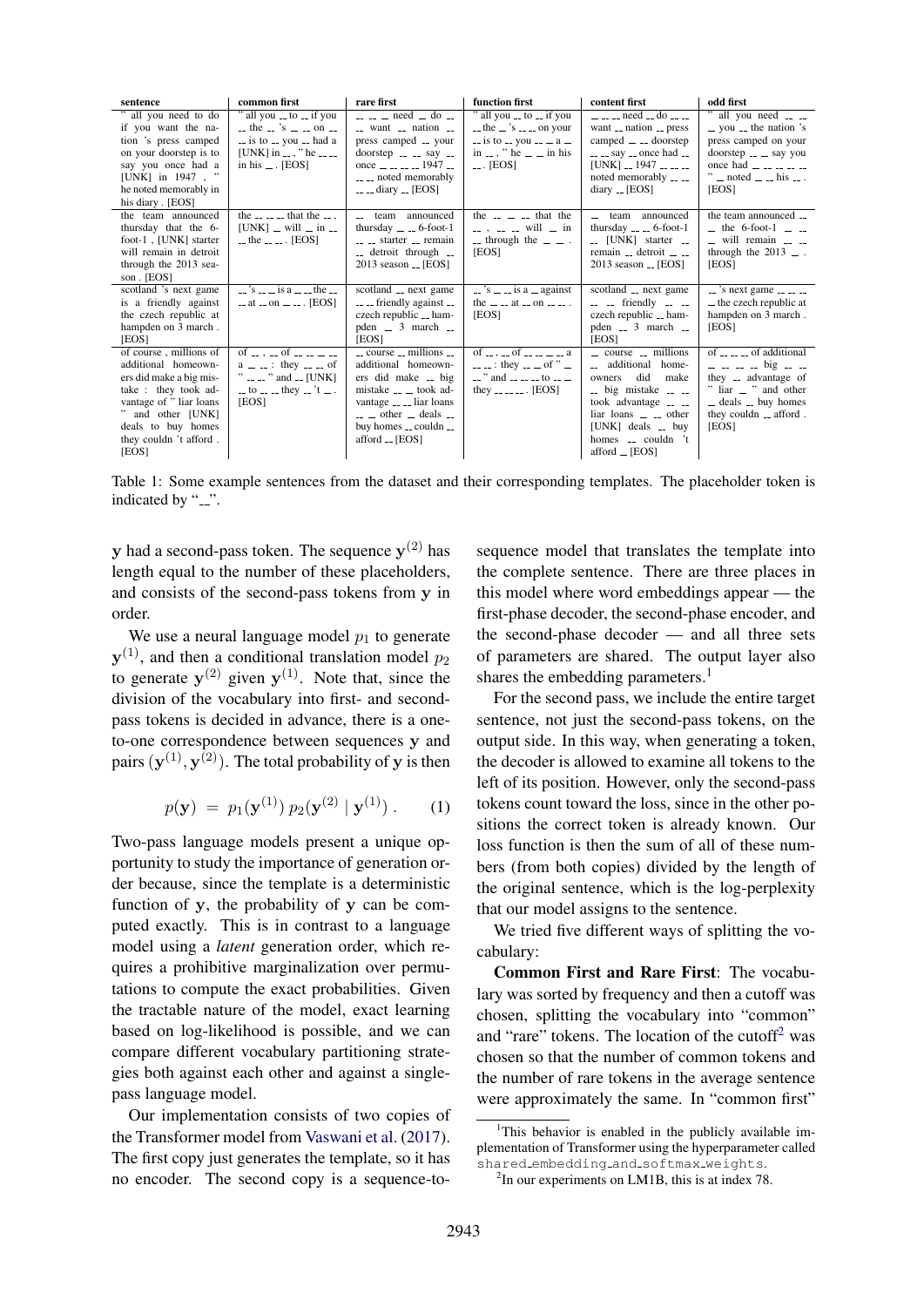we place the common tokens in the first pass, and in "rare first" we start with the rare tokens.

Function First and Content First: We parsed about 1% of LM1B's training set using Parsey Mc-Parseface [\(Andor et al.,](#page-4-5) [2016\)](#page-4-5) and assigned each token in the vocabulary to the grammatical role it was assigned most frequently by the parser. We used this data to divide the vocabulary into "function" words and "content" words; punctuation, adpositions, conjunctions, determiners, pronouns, particles, modal verbs, "wh-adverbs" (Penn partof-speech tag WRB), and conjugations of "be" were chosen to be function words. In "function first" we place the function words in the first phase and in "content first" we start with the content words.

Odd First: As a control, we also used a linguistically meaningless split where tokens at an odd index in the frequency-sorted vocabulary list were assigned to the first pass and tokens with an even index were assigned to the second pass.

A few sentences from the dataset are shown in Table [1](#page-1-2) together with their templates. Note that the common and function tokens are very similar; the main differences are the "unknown" token, conjugations of "have," and some prepositions.

#### <span id="page-2-0"></span>3 Experimental Results and Discussion

We ran experiments with several different ways of splitting the vocabulary into first-pass and secondpass tokens. We trained all of these models on the One Billion Word Language Modeling benchmark (LM1B) dataset [\(Chelba et al.,](#page-4-6) [2013\)](#page-4-6). One sixth of the training data was used as a validation set. We used a vocabulary of size 65,536 consisting of whole words (rather than word pieces) converted to lower-case.

We compared the two-pass generation strategies to a baseline version of Transformer without an encoder, which was trained to unconditionally predict the target sentences in the ordinary way. Because the two-pass models contain slightly more trainable parameters than this baseline, we also compare to an "enhanced baseline" in which the size of Transformer's hidden space was increased to make the number of parameters match the twopass models.

Both the two-pass models and the baselines used the hyperparameters referred to as base in the publicly available implementation of Transformer, $3$  which has a hidden size of 512, a filter size of 2048, and 8 attention heads, except that the enhanced baseline used a hidden size of 704. We used a batch size of 4096. All models were trained using ADAM [\(Kingma and Ba,](#page-4-7) [2014\)](#page-4-7), with  $\beta_1 =$  $0.85, \beta_2 = 0.997$ , and  $\epsilon = 10^{-6}$ . The learning rate was tuned by hand separately for each experiment and the experiments that produced the best results on the validation set are reported. Dropout was disabled after some initial experimentation found it to be detrimental to the final validation loss.

Table [2](#page-3-0) shows the results for all the two-pass generation strategies we tried as well as the baselines, sorted from worst to best on the validation set. Strikingly, the linguistically meaningless odd first generation strategy that splits words arbitrarily between the two phases is far worse than the baseline, showing that the two-pass setup on its own provides no inherent advantage over a single phase. The common first and closely related function first strategies perform the best of all the twopass strategies, whereas the rare first and closely related content first strategies are much worse. Since the control, rare first, and content first orderings are all worse than the baseline, the gains seen by the other two orderings cannot be explained by the increase in the number of trainable parameters alone.

The enhanced version of the baseline achieved slightly better perplexity than the best of the twopass models we trained. Given that state-of-theart results with Transformer require models larger than the ones we trained, we should expect growing the embedding and hidden size to produce large benefits. However, the two-pass model we proposed in this work is primarily a tool to understand the importance of sequence generation order and was not designed to be parameter efficient. Thus, as these results indicate, increasing the embedding size in Transformer is a more effective use of trainable parameters than having extra copies of the other model parameters for the second pass (recall that the embeddings are shared across both passes).

One potential explanation for why the function first split performed the best is that, in order to generate a sentence, it is easier to first decide something about its syntactic structure. If this is the primary explanation for the observed results, then common first's success can be attributed to how many function words are also common. However, an alternative explanation might

<span id="page-2-1"></span><sup>3</sup> [github.com/tensorflow/tensor2tensor](https://github.com/tensorflow/tensor2tensor)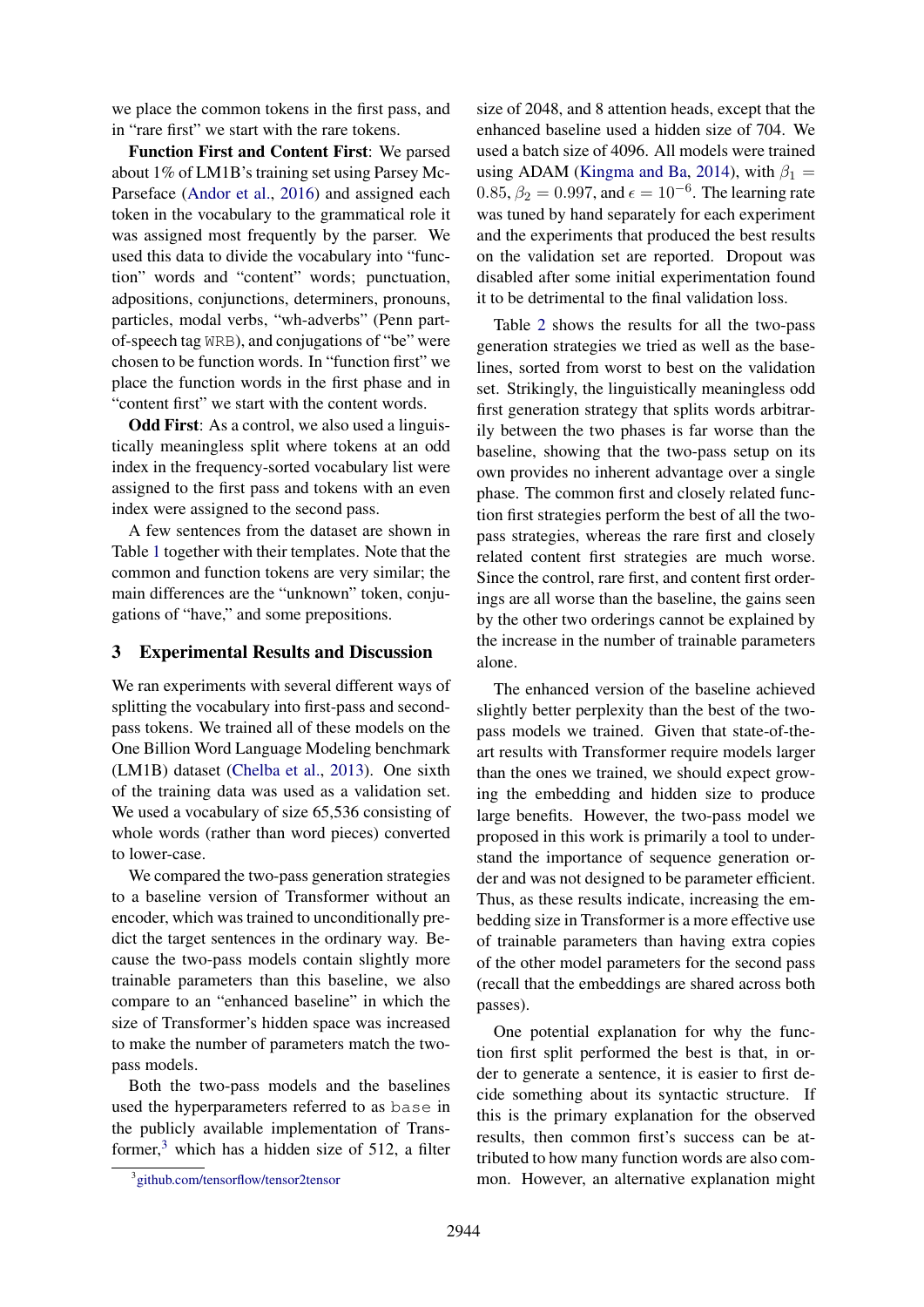| Model             | Train  | Validation | <b>Test</b> |
|-------------------|--------|------------|-------------|
| odd first         | 39.925 | 45.377     | 45.196      |
| rare first        | 38.283 | 43.293     | 43.077      |
| content first     | 38.321 | 42.564     | 42.394      |
| common first      | 36.525 | 41.018     | 40.895      |
| function first    | 36.126 | 40.246     | 40.085      |
| baseline          | 38.668 | 41.888     | 41.721      |
| enhanced baseline | 35.945 | 39.845     | 39.726      |

<span id="page-3-0"></span>Table 2: The perplexities achieved by the best version of each of our models.

simply be that it is preferable to delay committing to a rare token for as long as possible as all subsequent decisions will then be conditioning on a lowprobability event. This is particularly problematic in language modeling where datasets are too small to cover the space of all utterances. We lack sufficient evidence to decide between these hypotheses and believe further investigation is necessary.

Ultimately, our results show that contentdependent generation orders can have a surprisingly large effect on model quality. Moreover, the gaps between different generation strategies can be quite large.

### 4 Related Work

For tasks conditioning on sequences and sets, it is well known that order significantly affects model quality in applications such as machine translation [\(Sutskever et al.,](#page-4-8) [2014\)](#page-4-8), program synthesis [\(Vinyals et al.,](#page-4-9) [2016\)](#page-4-9), and text classification [\(Yo](#page-4-10)[gatama et al.,](#page-4-10) [2016\)](#page-4-10). Experimentally, [Khandelwal](#page-4-11) [et al.](#page-4-11) [\(2018\)](#page-4-11) show that recurrent neural networks have a memory that degrades with time. Techniques such as attention [\(Bahdanau et al.,](#page-4-12) [2014\)](#page-4-12) can be seen as augmenting that memory.

Text generation via neural networks, as in language models and machine translation, proceeds almost universally left-to-right [\(Jozefowicz et al.,](#page-4-1) [2016;](#page-4-1) [Sutskever et al.,](#page-4-8) [2014\)](#page-4-8). This is in stark contrast to phrase-based machine translation systems [\(Charniak et al.,](#page-4-13) [2003\)](#page-4-13) which traditionally split token translation and "editing" (typically via reordering) into separate stages. This line of work is carried forward in Post-Editing Models [\(Junczys-](#page-4-14)[Dowmunt and Grundkiewicz,](#page-4-14) [2016\)](#page-4-14), Deliberation Networks [\(Xia et al.,](#page-4-15) [2017\)](#page-4-15), and Review Network [\(Yang et al.,](#page-4-16) [2016\)](#page-4-16) which produce a "draft" decoding that is further edited. As any valid sequence may be used in a draft, calculating perplexity in these models is unfortunately intractable,

and model quality can only be evaluated via external tasks.

In addition to surface-form intermediate representation, syntax-based representations have a rich history in text modeling. [Chelba and Je](#page-4-17)[linek](#page-4-17) [\(1998\)](#page-4-17); [Yamada and Knight](#page-4-18) [\(2001\)](#page-4-18); [Graham](#page-4-19) [and Genabith](#page-4-19) [\(2010\)](#page-4-19); [Shen et al.](#page-4-20) [\(2018\)](#page-4-20) integrate parse structures, explicitly designed or automatically learned, into the decoding process.

Similar to the second phase of this work's proposed model, [\(Fedus et al.,](#page-4-21) [2018\)](#page-4-21) directly tackles the problem of filling in the blank, akin to the second stage of our proposed model. The Multi-Scale version of PixelRNN in [\(Van Oord et al.,](#page-4-22) [2016\)](#page-4-22) was also an inspiration for the two-pass setup we used here.

## 5 Conclusion and Future Work

To investigate the question of generation order in language modeling, we proposed a model that generates a sentence in two passes, first generating tokens from left to right while skipping over some positions and then filling in the positions that it skipped. We found that the decision of which tokens to place in the first pass had a strong effect.

Given the success of our function word first generation procedure, we could imagine taking this idea beyond splitting the vocabulary. One could run a parser on each sentence and use the resulting tree to decide on the generation order. Such a scheme might shed light on which aspect of this split was most helpful. Finally, filling in a template with missing words is a task that might be interesting in its own right. One might want to provide partial information about the target sentence as part of scripting flexible responses for a dialogue agent, question answering system, or other system that mixes a hand-designed grammar with learned responses.